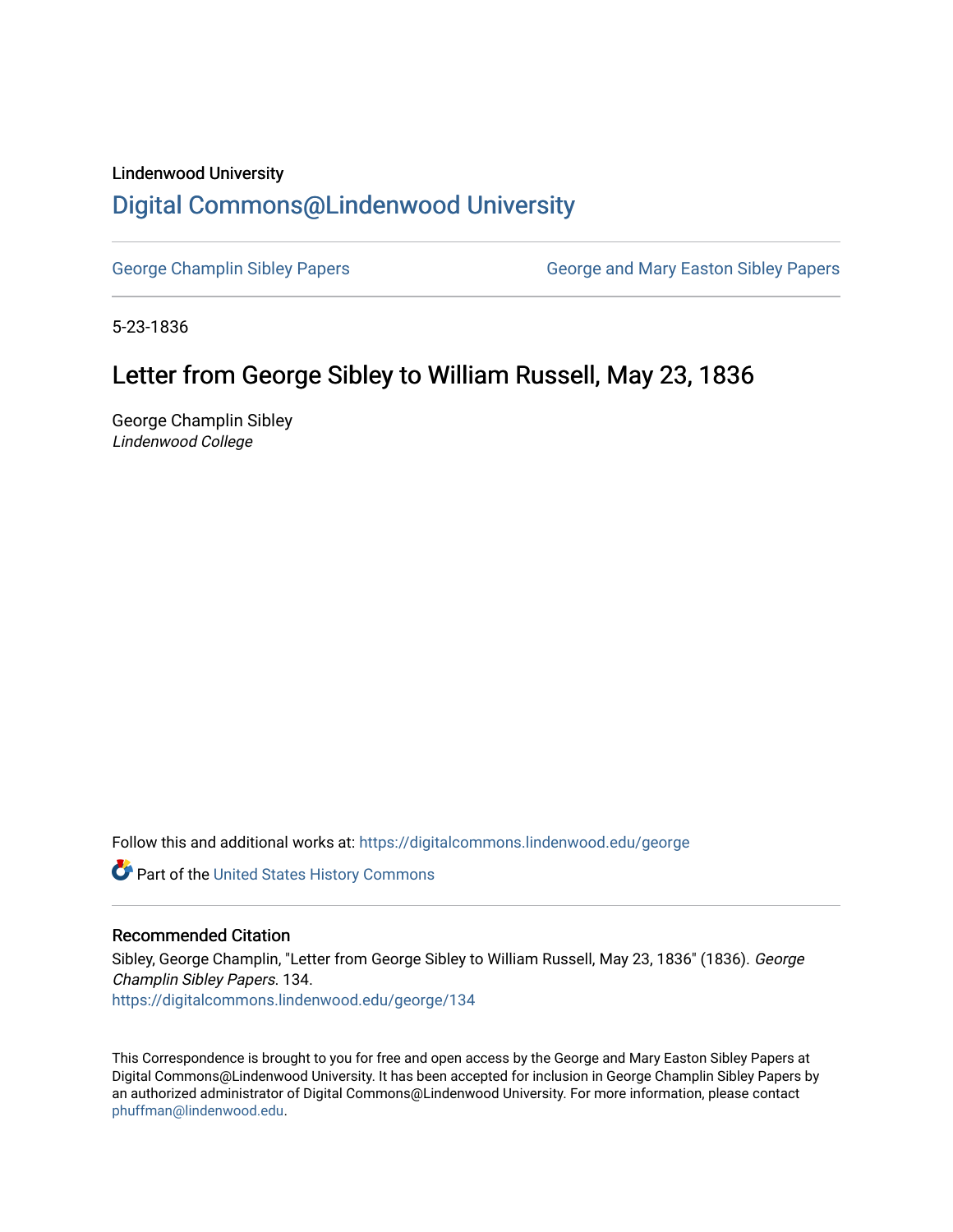#### To Mr. Wm Russell,

#### Dear Sir.

Your letter of the 22<sup>nd</sup> inst addressed to Mr. Sibley, was duly recd. Last evening by the hand of Mr. Geyer; and as you require an immediate answer, I lose no time in communicating what we deem it necessary to say to you in reply, by the same conveyance. Mr. Jos. Wherry asked me when I was lately at St. Louis, if we could take as a Boarder & Pupil, a Sister of Mary Lewis, saying he had been desired to make the enquiry, by his wife, then in Arkansas, and that if we could take charge of her, he would probably bring her up when he went for Mrs. Wherry. My answer was, that she could be recd. And that if he thought fit, arrangements would be made for her &c. &c. Your letter of yesterday announces that Miss Lewis has arrived at St. Louis and that her Guardian Mr. Phillips, has placed her under your care and direction, and you wish to know whether we can receive her into our family as a Boarder & Pupil. To this enquiry, I have only to repeat what I said to Mr. Wherry.

You take occasion in your letter above referred to, to express with great clearness and emphasis your views and settled opinions, of the impropriety and wickedness of introducing, or suffering to introduced, into schools, Religious instructions, and declare your positive objections to Youth being "either cathechised or lectured by any one, no matter how eminent, worthy or virtuous upon religious instructions, nor in any way advise or encourage them in that matter, other than as regards their Moral conduct, without special or particular reference to religion" This declaration, in connection with other parts of your Letter, renders it necessary to reconcile the fixed and unalterable principle upon which we mean to conduct our school (and have hitherto conducted it) with your views, and requirements, now for the first time understood by us.

I copy from a circular long since Prepared for the Press but postponed 'till our new Buildings are ready, a sentence to show you how incompatible and irreconcilable our views are, with yours upon this particular point – "The plan upon which the Linden Wood School will be uniformly conducted, proposes a course of instruction of a through character; Intellectual, Moral and Domestic, based on the Settled principles of the Christian Religion, and carefully adapted to those on which are founded the free institutions of our Country"

This general outline of our plan, we are well persuaded, is in itself unobjectionable, and that the Public Sentiment will uphold it. Whether it be upheld or not however; we shall never modify it, or act upon any other.

I cannot suppose it necessary to remind you. That from its first inception the little School at this place, has been avowedly conducted on religious Principles from which it has never swerved for a moment. A religion bias of an intelligent rational character, unconnected with parties of Sects, has ever been encouraged and inculcated in my family – and tho' this has been done upon settled principles, and a deemed sacred duty, it has never been made a regular branch of School instruction, occupying any time usually devoted to ordinary study.

I had occasion some two years ago, to explain to you this matter very fully. Since then no change has taken place on my views on the subject, at all calculated to impair the force of what I then expressed. Mrs. Sibley and myself regret exceedingly the reasons that operate upon your mind to